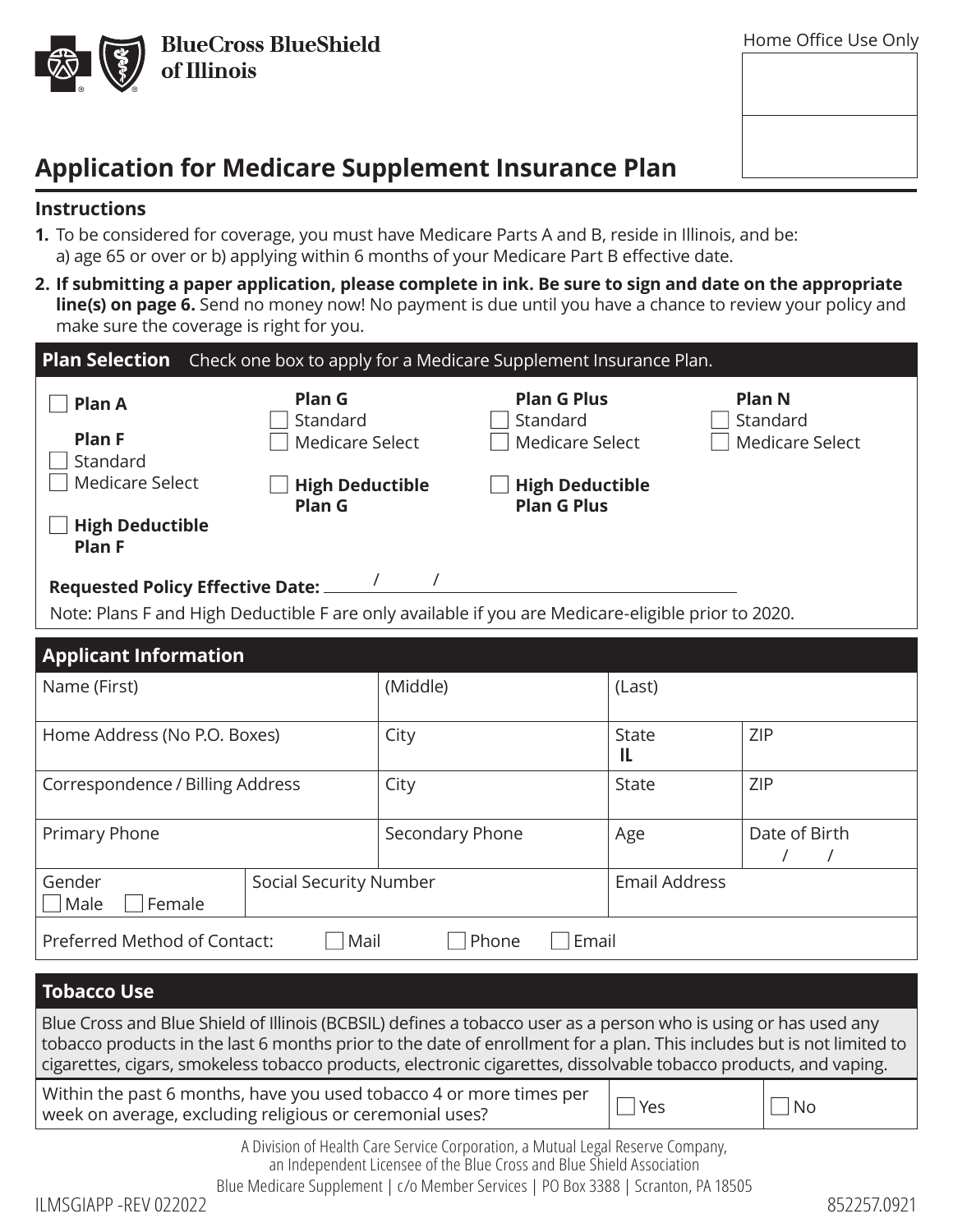### **Premium Discounts**

BCBSIL Medicare Supplement premium discounts may be available. See below for details. If you are eligible for a discount, the discount will be applied to your next bill and remain in effect as long as you are enrolled in your BCBSIL Medicare Supplement plan.

Discounts cannot be combined; only one type of discount per member permitted. The percentage discount is the same for each type of discount.

### **Household Discount**

You may be eligible if you and at least one or more other persons reside in the same household and both of you are enrolled in a BCBSIL Medicare Supplement policy. Applies to BCBSIL Medicare Supplement policies issued with an effective date on or after May 1, 2019.

| Are you applying for this discount?                                     | Yes    | No                     |  |
|-------------------------------------------------------------------------|--------|------------------------|--|
| If yes, provide a qualifying household member's information (optional): |        |                        |  |
| Name (First)                                                            | (Last) | Subscriber/Enrollee ID |  |

#### **Continue with Blue Discount**

You may be eligible if you had commercial group or individual health insurance coverage with a Blue Cross and Blue Shield Plan issued in Illinois, Montana, New Mexico, Oklahoma or Texas and that coverage was within one year of your BCBSIL Medicare Supplement policy becoming effective. Applies to BCBSIL Medicare Supplement policies issued with an effective date on or after April 1, 2022.

Are you applying for this discount?  $\Box$  Yes  $\Box$  No

**If yes**, provide your previous commercial group or individual coverage subscriber ID: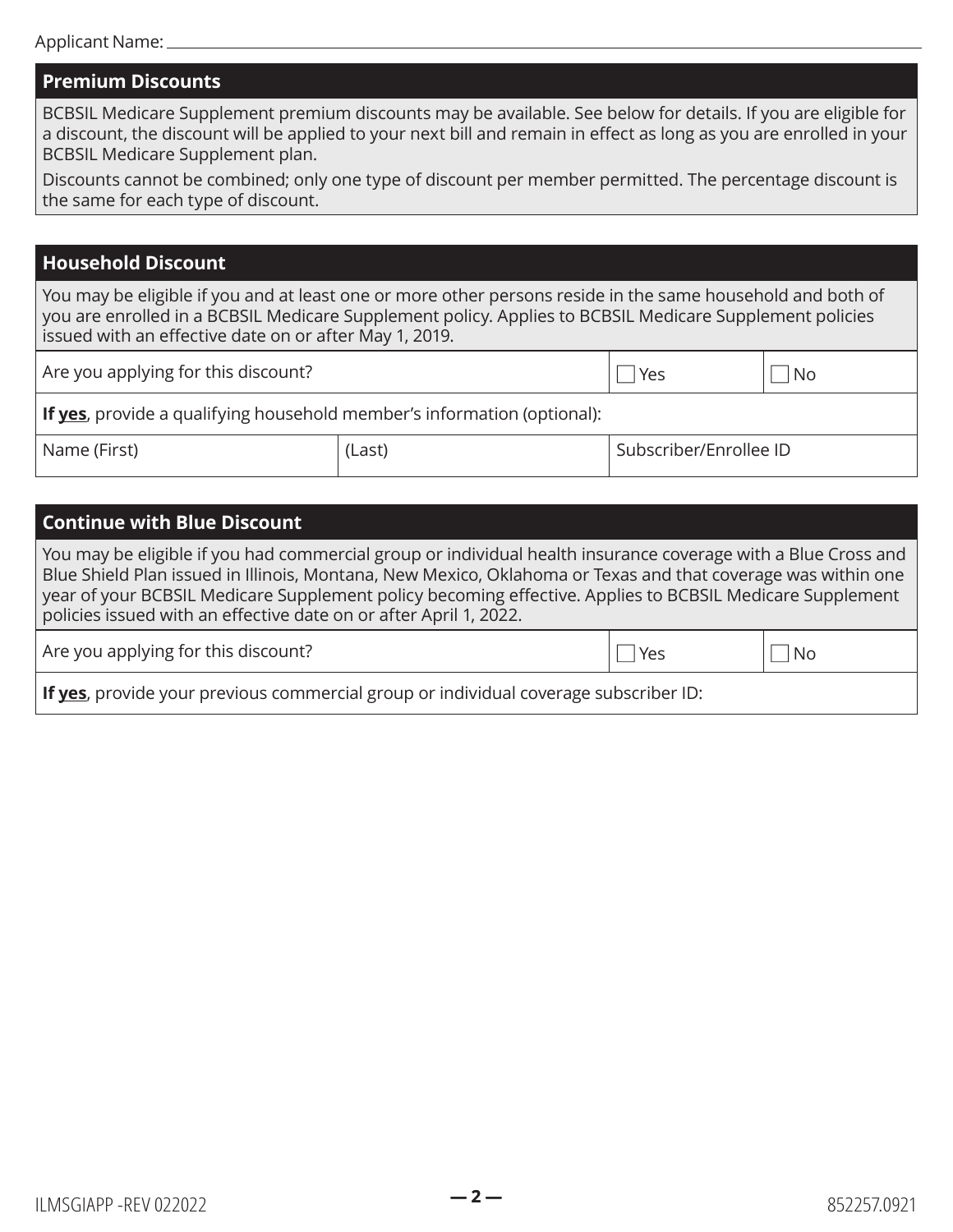| Payment Option (Select one payment option)                                                                                                                                                                                                                                                                                                                                                                                                                                                                                                                                                                                                                                                                                                                                                                                                                                                                                                                                                                                                                                                                                                                                                                                                                                                                                                                        |                                         |  |
|-------------------------------------------------------------------------------------------------------------------------------------------------------------------------------------------------------------------------------------------------------------------------------------------------------------------------------------------------------------------------------------------------------------------------------------------------------------------------------------------------------------------------------------------------------------------------------------------------------------------------------------------------------------------------------------------------------------------------------------------------------------------------------------------------------------------------------------------------------------------------------------------------------------------------------------------------------------------------------------------------------------------------------------------------------------------------------------------------------------------------------------------------------------------------------------------------------------------------------------------------------------------------------------------------------------------------------------------------------------------|-----------------------------------------|--|
| 1. Premium deducted from bank account (choose one):                                                                                                                                                                                                                                                                                                                                                                                                                                                                                                                                                                                                                                                                                                                                                                                                                                                                                                                                                                                                                                                                                                                                                                                                                                                                                                               | <b>Checking</b><br><b>Savings</b>       |  |
| Account holder name:                                                                                                                                                                                                                                                                                                                                                                                                                                                                                                                                                                                                                                                                                                                                                                                                                                                                                                                                                                                                                                                                                                                                                                                                                                                                                                                                              |                                         |  |
| Bank name:                                                                                                                                                                                                                                                                                                                                                                                                                                                                                                                                                                                                                                                                                                                                                                                                                                                                                                                                                                                                                                                                                                                                                                                                                                                                                                                                                        |                                         |  |
| Bank routing number:                                                                                                                                                                                                                                                                                                                                                                                                                                                                                                                                                                                                                                                                                                                                                                                                                                                                                                                                                                                                                                                                                                                                                                                                                                                                                                                                              | Bank account number:                    |  |
| Account Owner Signature (if different than applicant)                                                                                                                                                                                                                                                                                                                                                                                                                                                                                                                                                                                                                                                                                                                                                                                                                                                                                                                                                                                                                                                                                                                                                                                                                                                                                                             |                                         |  |
| <b>Bank Draft Authorization Agreement</b><br>By signing this application, I request and authorize BCBSIL and/or its designee to obtain payment of amounts<br>becoming due by initiating charges to my account in the form of checks, share drafts, or electronic debit<br>entries, and I request and authorize the financial institution named below to accept and honor the same to<br>my account.<br>I understand that this request for coverage is not an employer group health plan and is not intended, in<br>any way, to be an employer sponsored health insurance plan. I certify the employer(s) of those applying for<br>coverage will not contribute any part of the premium or provide reimbursement for any part of the premium<br>now or in the future.<br>I also understand that both the financial institution and BCBSIL reserve the right to terminate this payment<br>program and/or my participation therein. To make changes to my financial institution I understand that I will<br>need to provide at least 10 days advanced notice to BCBSIL by telephone prior to a scheduled withdrawal<br>date. I authorize BCBSIL to deduct the premium payments from my checking or savings account. If the draft<br>date falls on a non-business day or a holiday, the premium payment will be deducted from my account on<br>the next business day. |                                         |  |
| 2. Premium to be billed by mail                                                                                                                                                                                                                                                                                                                                                                                                                                                                                                                                                                                                                                                                                                                                                                                                                                                                                                                                                                                                                                                                                                                                                                                                                                                                                                                                   |                                         |  |
| <b>3.</b> I will pay my premium: Monthly<br>Quarterly                                                                                                                                                                                                                                                                                                                                                                                                                                                                                                                                                                                                                                                                                                                                                                                                                                                                                                                                                                                                                                                                                                                                                                                                                                                                                                             | <b>Semi-Annually</b><br><b>Annually</b> |  |
|                                                                                                                                                                                                                                                                                                                                                                                                                                                                                                                                                                                                                                                                                                                                                                                                                                                                                                                                                                                                                                                                                                                                                                                                                                                                                                                                                                   |                                         |  |
| <b>Medicare Beneficiary Identifier</b>                                                                                                                                                                                                                                                                                                                                                                                                                                                                                                                                                                                                                                                                                                                                                                                                                                                                                                                                                                                                                                                                                                                                                                                                                                                                                                                            |                                         |  |
| Please copy the Medicare Beneficiary Identifier from your red, white and blue Medicare Card.                                                                                                                                                                                                                                                                                                                                                                                                                                                                                                                                                                                                                                                                                                                                                                                                                                                                                                                                                                                                                                                                                                                                                                                                                                                                      |                                         |  |

| <b>The company of the internative serioristic f</b> indication is an ideal tool mined and allow shows in a serior<br>This number must be provided to us to complete your application process.                                                                                                                                                                                                                                                                                                                     |                        |  |
|-------------------------------------------------------------------------------------------------------------------------------------------------------------------------------------------------------------------------------------------------------------------------------------------------------------------------------------------------------------------------------------------------------------------------------------------------------------------------------------------------------------------|------------------------|--|
| $\begin{array}{c c c c c} \textbf{Medicare Benedictary Identifier } & & & & & \\ \hline \end{array} \begin{array}{c c c} & & & & \\ \hline & & & & \\ \hline & & & & \\ \hline & & & & \\ \hline & & & & \\ \hline \end{array} \begin{array}{c c c} & & & \\ \hline & & & & \\ \hline & & & & \\ \hline & & & & \\ \hline & & & & \\ \hline \end{array} \begin{array}{c c} & & & \\ \hline & & & & \\ \hline & & & & \\ \hline & & & & \\ \hline & & & & \\ \hline \end{array} \begin{array}{c} \begin{array}{c}$ |                        |  |
| Part A Effective Date:                                                                                                                                                                                                                                                                                                                                                                                                                                                                                            | Part B Effective Date: |  |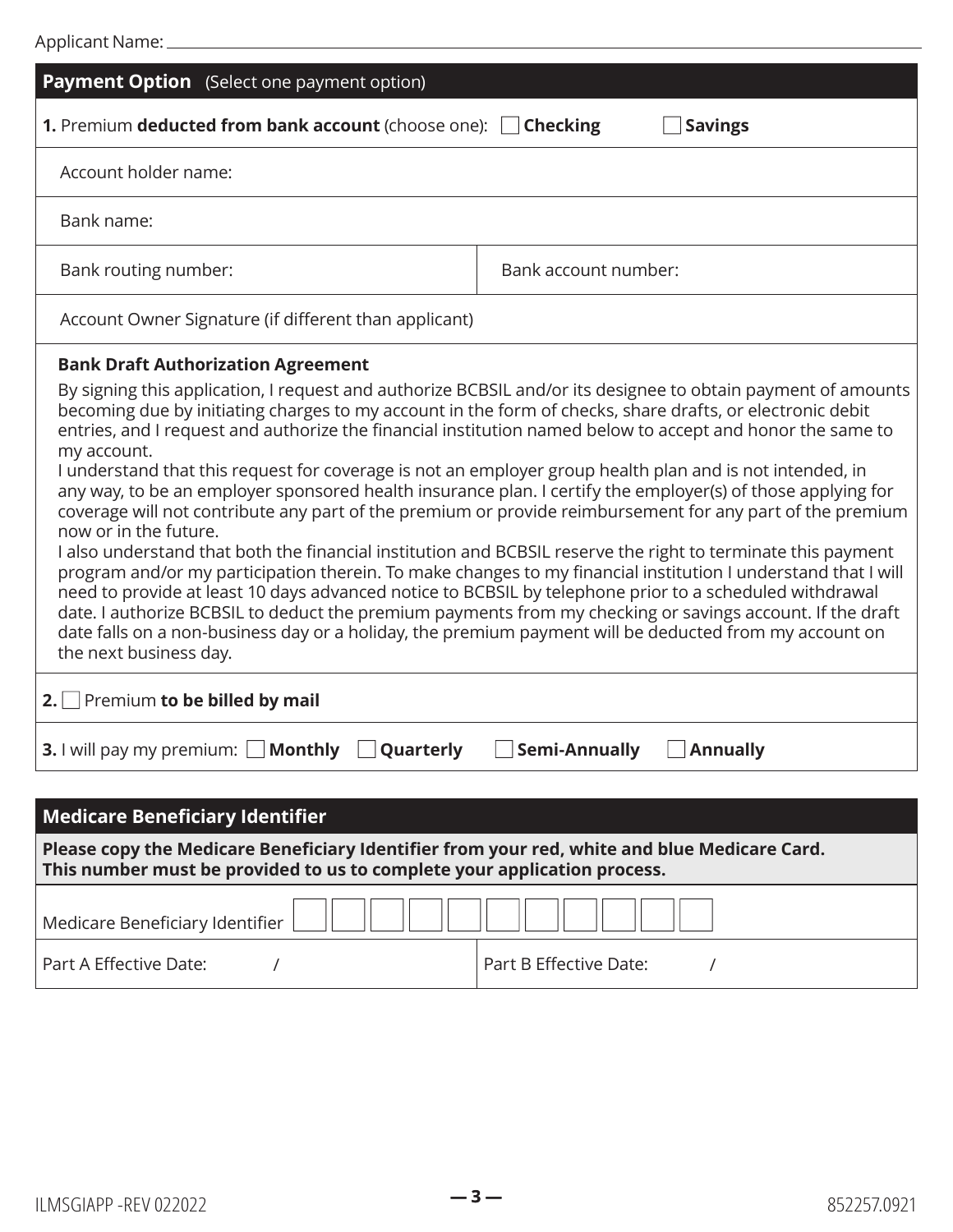| <b>Consumer Protection Information</b>                                                                                                                                                                                                                                                                                                                                                                                                           |                        |                             |
|--------------------------------------------------------------------------------------------------------------------------------------------------------------------------------------------------------------------------------------------------------------------------------------------------------------------------------------------------------------------------------------------------------------------------------------------------|------------------------|-----------------------------|
| If you lost or are losing other health insurance coverage and received a notice from your prior insurer saying<br>you were eligible for guaranteed issue of a Medicare Supplement insurance policy, or that you had certain<br>rights to buy such a policy, you may be guaranteed acceptance in one or more of our Medicare Supplement<br>Insurance Plans.<br>Please include a copy of the notice from your prior insurer with your application. |                        |                             |
| Please answer all questions. Please mark Yes or No below with an "X" to the best of your knowledge.                                                                                                                                                                                                                                                                                                                                              |                        |                             |
| 1. Did you turn age 65 in the last 6 months?                                                                                                                                                                                                                                                                                                                                                                                                     | <b>Yes</b>             | No                          |
| 2. Did you enroll in Medicare Part B in the last 6 months?                                                                                                                                                                                                                                                                                                                                                                                       | $\blacksquare$ Yes     | No                          |
| If yes, what is the effective date?                                                                                                                                                                                                                                                                                                                                                                                                              | <b>Effective Date:</b> |                             |
| 3. Are you covered for medical assistance through the state Medicaid program?<br>NOTE TO APPLICANT: If you are participating in a "Spend-Down Program" and have<br>not met your "Share of Cost," please answer NO to this question.                                                                                                                                                                                                              | $\Box$ Yes             | No                          |
| a. If yes, will Medicaid pay your premiums for this Medicare Supplement policy?                                                                                                                                                                                                                                                                                                                                                                  | $ $ Yes                | No                          |
| <b>b. If yes</b> , do you receive any benefits from Medicaid OTHER THAN<br>payments toward your Medicare Part B premium?                                                                                                                                                                                                                                                                                                                         | <b>Yes</b>             | $\Box$ No                   |
| 4. If you had coverage from any Medicare plan other than Original Medicare within<br>the past 63 days (for example, a Medicare Advantage plan, or a Medicare HMO or<br>PPO), fill in your start and end dates.<br>(If you are still covered under this plan, leave "End Date" blank.)                                                                                                                                                            | <b>Start Date:</b>     | End Date:                   |
| a. If you are still covered under the Medicare plan, do you intend to replace your<br>current coverage with this new Medicare Supplement policy?                                                                                                                                                                                                                                                                                                 | <b>Yes</b>             | No                          |
| <b>b.</b> Was this your first time in this type of Medicare plan?                                                                                                                                                                                                                                                                                                                                                                                | $\Box$ Yes             | $\Box$ No                   |
| c. Did you drop a Medicare Advantage policy to enroll in the Medicare plan?                                                                                                                                                                                                                                                                                                                                                                      | <b>Yes</b>             | $\vert$ No                  |
| 5. Do you have another Medicare Supplement policy in force?                                                                                                                                                                                                                                                                                                                                                                                      | Yes                    | No.                         |
| <b>a. If so</b> , with what company, and what plan do you have? $\equiv$                                                                                                                                                                                                                                                                                                                                                                         |                        |                             |
| <b>b. If so</b> , do you intend to replace your current Medicare Supplement policy with<br>this policy?                                                                                                                                                                                                                                                                                                                                          | Yes                    | $\overline{\big }$ No       |
| 6. Have you had coverage under any other health insurance within the past 63 days?                                                                                                                                                                                                                                                                                                                                                               | Yes                    | $\overline{\phantom{a}}$ No |
| a. If so, with what company, and what kind of policy?<br>(For example, an employer, union, or individual plan)                                                                                                                                                                                                                                                                                                                                   |                        |                             |
| <b>b.</b> What are your dates of coverage under the other policy?<br>(If you are still covered under the other policy, leave "End Date" blank.)                                                                                                                                                                                                                                                                                                  | <b>Start Date:</b>     | End Date:                   |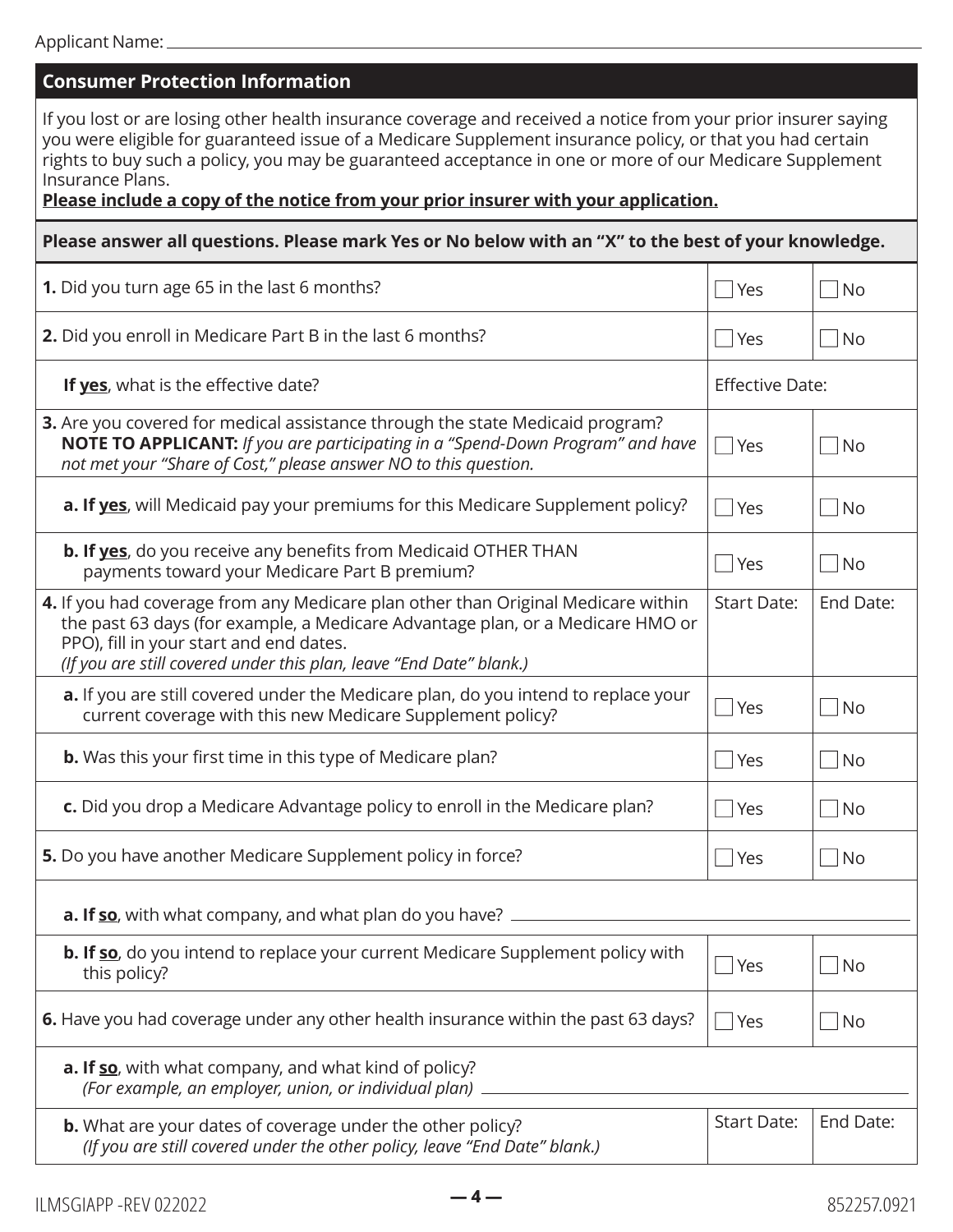### **Statements**

**1.** You do not need more than one Medicare Supplement policy.

- **2.** If you purchase this policy, you may want to evaluate your existing health coverage and decide if you need more than one type of coverage in addition to your Medicare benefits.
- **3.** You may be eligible for benefits under Medicaid and may not need a Medicare Supplement policy.

**4.** If, after purchasing this policy, you become eligible for Medicaid, the benefits and premiums under your Medicare Supplement policy can be suspended, if requested, during your entitlement to benefits under Medicaid for 24 months. You must request this suspension within 90 days of becoming eligible for Medicaid. If you are no longer entitled to Medicaid, your suspended Medicare Supplement policy (or, if that is no longer available, a substantially equivalent policy) will be reinstituted if requested within 90 days of losing Medicaid eligibility.**\***

- **5.** If you are eligible for, and have enrolled in a Medicare Supplement policy by reason of disability and you later become covered by an employer or union-based group health plan, the benefits and premiums under your Medicare Supplement policy can be suspended, if requested, while you are covered under the employer or union-based group health plan. If you suspend your Medicare Supplement policy under these circumstances, and later lose your employer or union-based group health plan, your suspended Medicare Supplement policy (or, if that is no longer available, a substantially equivalent policy) will be reinstituted if requested within 90 days of losing your employer or union-based group health plan.**\***
- **6.** Counseling services may be available in your state to provide advice concerning your purchase of a Medicare Supplement Insurance Plan and concerning medical assistance through the state Medicaid program, including benefits as a Qualified Medicare Beneficiary (QMB) and a Specified Low-Income Medicare Beneficiary (SLMB). For information on Medicaid eligibility, call your local Social Security office. For questions on Medicare Supplement Insurance Plans, call 1-800-MEDICARE (1-800-633-4227).
- **7.** Under Illinois Senate Bill 147, if you are between the ages of 65 and 75 and have enrolled in a Medicare Supplement policy, you are entitled to an annual open enrollment period lasting 45 days starting with your birthday. During this time, you will be able to purchase a BCBSIL Medicare Supplement policy that offers benefits equal to or lesser than those provided by your previous coverage. This policy cannot be denied or conditioned, nor discriminate in the pricing of coverage because of health status, claims experience, receipt of health care, or a medical condition of the individual. Purchasing a new Medicare Supplement policy will require reapplying within the 45 day window.

**\*** If the Medicare Supplement policy provided coverage for outpatient prescription drugs and you enrolled in Medicare Part D while your policy was suspended, the reinstituted policy will not have outpatient prescription drug coverage, but will otherwise be substantially equivalent to your coverage before the date of the suspension.

# **Questions?**

Call us at our Customer Service toll-free number **877-384-9297**, call your insurance agent at the number listed on page 7, or visit **[www.bcbsil.com](http://www.bcbsil.com)**.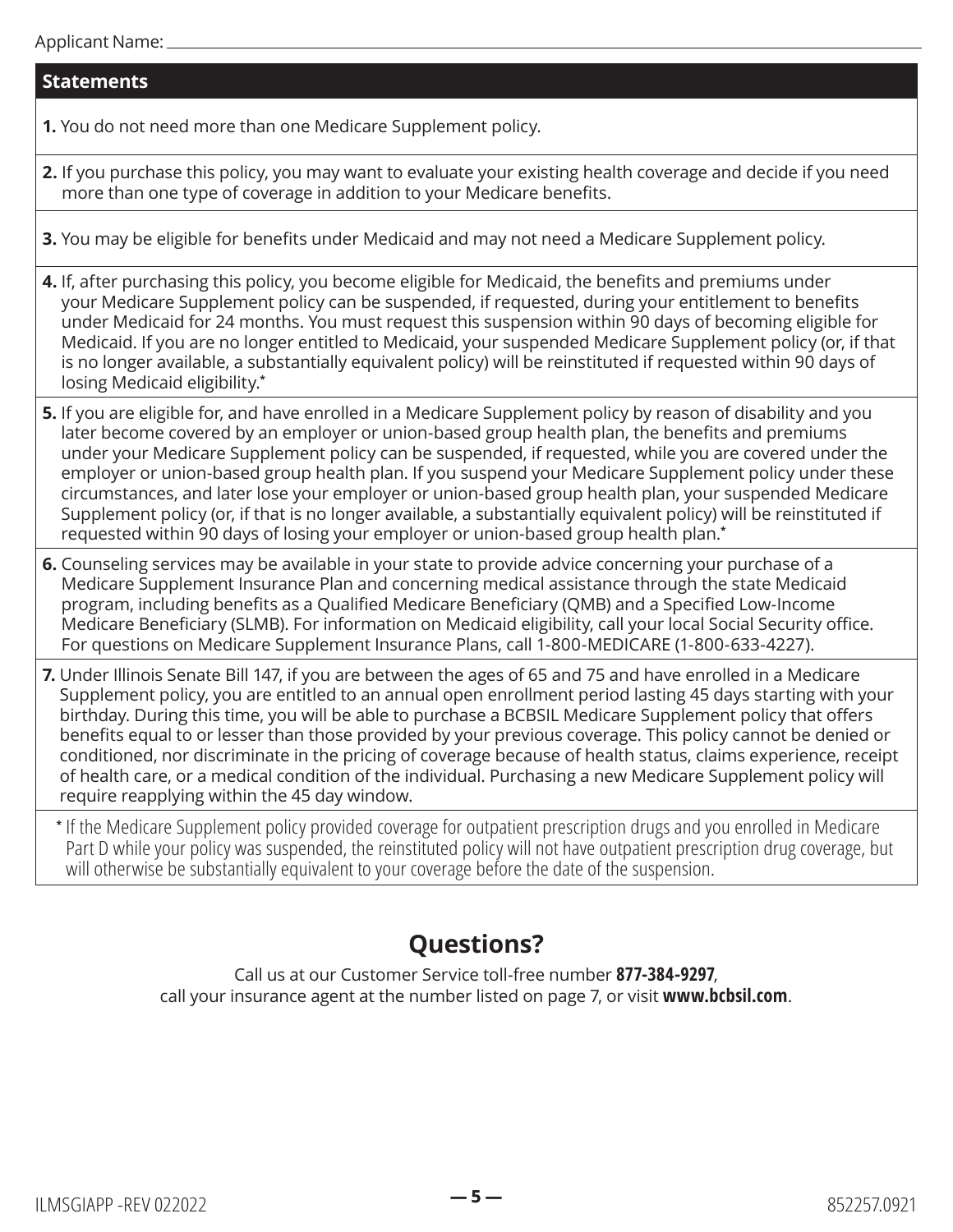### **Proxy Statement**

The undersigned hereby appoints the Board of Directors of Health Care Service Corporation, a Mutual Legal Reserve Company, or any successor thereof ("HCSC"), with full power of substitution, and such persons as the Board of Directors may designate by resolution, as the undersigned's proxy to act on behalf of the undersigned at all meetings of members of HCSC (and at all meetings of members of any successor of HCSC) and any adjournments thereof, with full power to vote on behalf of the undersigned on all matters that may come before any such meeting and any adjournment thereof. The annual meeting of members shall be held each year in the corporate headquarters (300 E Randolph St., Chicago, IL 60601) on the last Tuesday of October at 12:30 p.m. Special meetings of members may be called pursuant to notice mailed to the member not less than 30 nor more than 60 days prior to such meetings. This proxy shall remain in effect until revoked in writing by the undersigned at least 20 days prior to any meeting of members, or by attending and voting in person at any annual or special meeting of members.

Applicant Signature (optional):

Print Your Name as You Signed It:  $\Box$ 

| Date: |  |
|-------|--|
|       |  |

/ /

### **Acknowledgements and Signature**

**1.** I hereby apply for coverage and request a policy to review for the Medicare Supplement policy indicated.

- **2.** I understand that once my first premium payment is received, I will be covered as of the date shown on the Company identification card. Once coverage begins, I understand I have 30 days to return my policy materials and receive a full refund for any premiums paid. Services are covered only when received on or after the effective date of the policy chosen, except in the case of inpatient services, where the admission must occur on or after the effective date to be covered.
- **3.** I hereby declare that the statements and answers on this application, including but not limited to those relating to age and medical history, are true and complete to the best of my knowledge and belief. I agree that the Company, believing them to be true, shall rely and act upon them accordingly. I hereby agree to furnish any additional information, if requested.
- **4.** I understand that the Company has the right to reject my application. If the Company rejects my application, I will be notified in writing. If this application is accepted, it will become part of the insurance policy.
- **5.** I acknowledge that I have read and understand the Statements section regarding Medicare Supplement coverage. If eligible for a Medicare Select Plan, I have also read and understand the statements regarding Medicare Select as described in the Outline of Coverage. WARNING: Any person who knowingly, and with intent to injure, defraud or deceive any insurer, makes any claim for the proceeds of an insurance policy containing any false, incomplete or misleading information may be guilty of a felony.
- **6.** I acknowledge that any agent is acting on my behalf for purposes of purchasing the insurance, and that if the Company accepts this application and issues an individual policy, the Company may pay the agent a commission and/or other compensation in connection with the issuance of such individual policy.
- **7.** I acknowledge if I desire additional information regarding any commissions or other compensation paid to the agent by the Company in connection with the issuance of the individual policy, I should contact the agent.
- **8.** I acknowledge that I have received a copy of the Medicare Supplement Buyer's Guide.
- **9. □ Outline of Coverage:** I acknowledge receipt of Outline of Coverage.

### **Signature Required**

Must be signed **in ink** and dated to avoid processing delays. For Power of Attorney and Legal Guardianships, be sure to submit copies of the court documents with the application.

Applicant:  $\qquad \qquad$  Date:

/ /